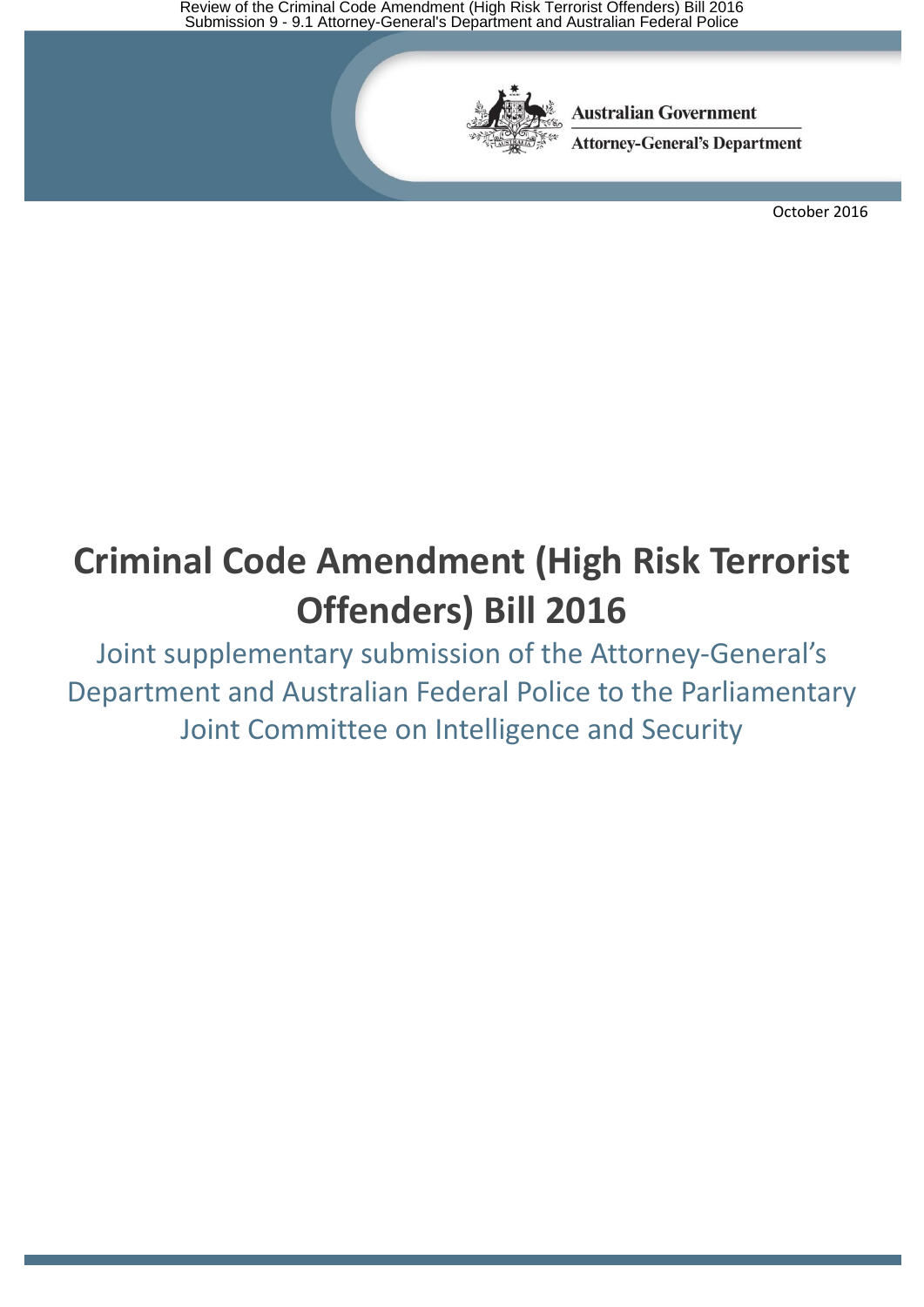## Inquiry into the Criminal Code Amendment (High Risk Terrorist Offenders) Bill 2016

# **Interaction of the proposed Post-Sentence Preventative Detention regime and Control Order regime**

This submission is a joint submission of the Attorney-General's Department and the Australian Federal Police (AFP).

On 15 September 2016, the Attorney-General referred a number of specific issues to the Parliamentary Joint Committee on Intelligence and Security (the Committee) for consideration as part of its review of the Criminal Code Amendment (High Risk Terrorist Offenders) Bill 2016 (the Bill). One of those issues was the interaction between the regime proposed to be established under the Bill and the existing control order regime in Division 104 of the *Criminal Code Act 1995* (Cth).

The Attorney-General noted that because of the different procedural and threshold requirements that apply to the regimes, the Court which hears an application for a continuing detention order will not be able to make a control order in the alternative. This is due to the fact that currently control orders are issued by federal courts, while applications for a continuing detention order as proposed by the Bill are made to the Supreme Court of a state or territory, there are different applicants under each regime, and there are also different threshold requirements which must be met under the respective regimes.

Importantly, the Attorney-General's referral stated that detailed consideration of how the two regimes might better interact with each other could be deferred for consideration in the reviews of the control order regime by the Independent National Security Legislation Monitor in 2017 and by the Committee in 2018. The Attorney-General's Department and AFP fully support that approach.

The *Intelligence Services Act 2001* (Cth) requires the Committee to review, by March 2018, the operation, effectiveness and implications of control orders under Division 104 of the *Criminal Code*<sup>1</sup> The Committee may wish to consider whether there is a need to bring forward its review into the control order regimeperhaps to conclude by the end of 2017 - in order to inform integration between the proposed regime and the control order regime before the first application for a continuing detention order is before the court for consideration, which could occur in 2019.

#### **Control orders and continuing detention orders - timing**

On 13 October 2016, the Attorney-General provided a further letter to the Committee seeking the Committee's view on the discrete issue of whether a control order can be sought while an individual is still serving a sentence of imprisonment, with the conditions of the control order to apply upon release.

This reflects the reality that – until the broader issue of integration is addressed as discussed above – the AFP may have to run continuing detention order proceedings in a Supreme Court of a state or territory and the alternative control order proceedings, if required, in the Federal Court or Federal Magistrates Court. To manage risk appropriately, the AFP would need to ensure that the hearing for a confirmed control order is timed to coincide with the person's release or just prior to release.

The Attorney-General suggested there may be merit in the Committee considering whether there is a need to consider amendments to the control order regime to make it explicitly clear that a control order can be sought while an individual is in prison.

**<sup>.</sup>** 1 Subparagraph 29(1)(bb)(iii) of the *Intelligence Services Act 2001*.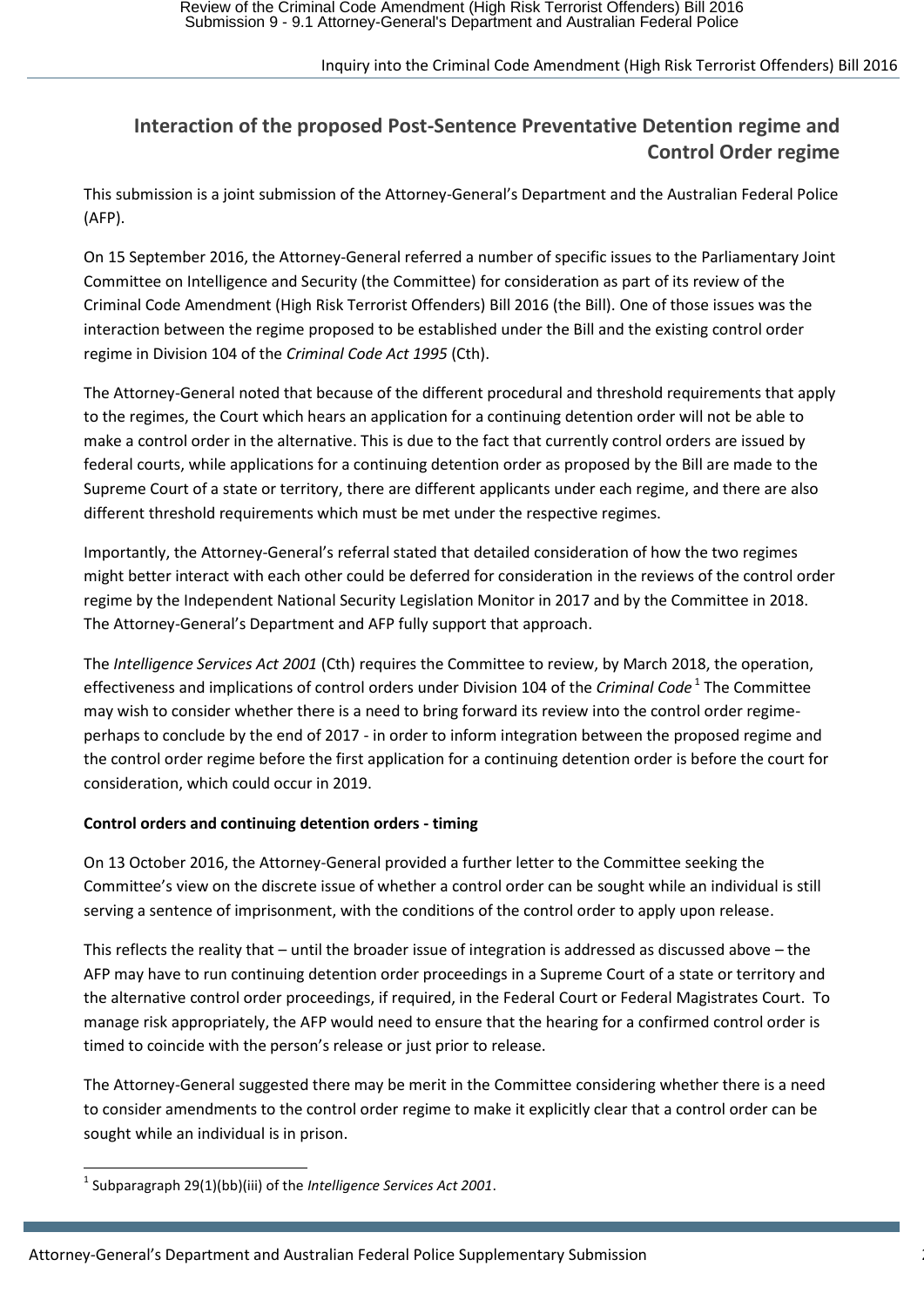## Inquiry into the Criminal Code Amendment (High Risk Terrorist Offenders) Bill 2016

Currently, under Division 104 of the Criminal Code, an interim control order can be made against a person for the purpose of:

- a) protecting the public from a terrorist act;
- b) preventing the provision of support for or the facilitation of a terrorist act;
- c) preventing the provision of support for or the facilitation of the engagement in a hostile activity in a foreign country.<sup>2</sup>

A senior member of the Australian Federal Police may apply to an issuing court (the Federal Court of Australia, Family Court of Australia or Federal Circuit Court of Australia) for an interim control order to impose obligations, prohibitions and restrictions on a person for the purpose of protecting the public from a terrorist act; preventing the provision of support for or the facilitation of a terrorist act; and preventing the provision of support for or the facilitation of the engagement in a hostile activity in a foreign country.

The issuing court may make the interim control order if it is satisfied 'on the balance of probabilities' that the requirements outlined in paragraphs 104.4(1)(a) to 104.4(1)(c) of the Criminal Code have been met (one of the possible requirements is that the person was convicted of a terrorism offence) and that each of the obligations, prohibitions and restrictions imposed by the control order is 'reasonably necessary, and reasonably appropriate and adapted' to meet the purpose set out above. An interim control order does not begin to be in force until it is served personally on the person.<sup>3</sup> In a situation where a person is in prison, an appropriate time for service is likely to be at the time of the person's release from imprisonment.<sup>4</sup>

Therefore, in a situation where a person is still in prison, it is likely to be possible for the AFP to seek an interim control order (based on the risk the person presents to the community upon release) with the obligations, prohibitions and restrictions to be imposed by the order only commencing when the person is served with the order upon release from prison. In the period between the interim control order being made and the person being served with the order upon his or her release from custody, the interim control order would not place any controls on the person. This would be a logical and sensible outcome given that the person's activities and associations are controlled by corrective services agencies during this period. However, as Division 104 is currently drafted, the AFP would not have certainty about whether this is the correct interpretation of the provisions in Division 104, as this is ultimately a matter for the presiding judicial officer.

# **Conclusion**

 $\overline{a}$ 

The existing control order regime in Division 104 of the Criminal Code arguably allows for control orders to be sought and obtained over persons serving sentences of imprisonment. However, there may be logistical and practical challenges associated with obtaining such orders in cases where a continuing detention order is also being considered.

Division 104 of the Criminal Code does not explicitly allow an application for an interim control order to be made while someone is serving a sentence of imprisonment. In the interests of certainty, and for the

<sup>2</sup> *Criminal Code Act 1995* (Cth), section 104.1

<sup>3</sup> *Criminal Code Act 1995* (Cth), paragraph 104.5(1)(d).

 $^4$  Under paragraph 104.5(1)(e) of the Criminal Code Act, an interim control order must be served on the person at least 48 hours before the day on which the person must attend court for the court to confirm the interim control order, declare the interim control order void or revoke the interim control order.